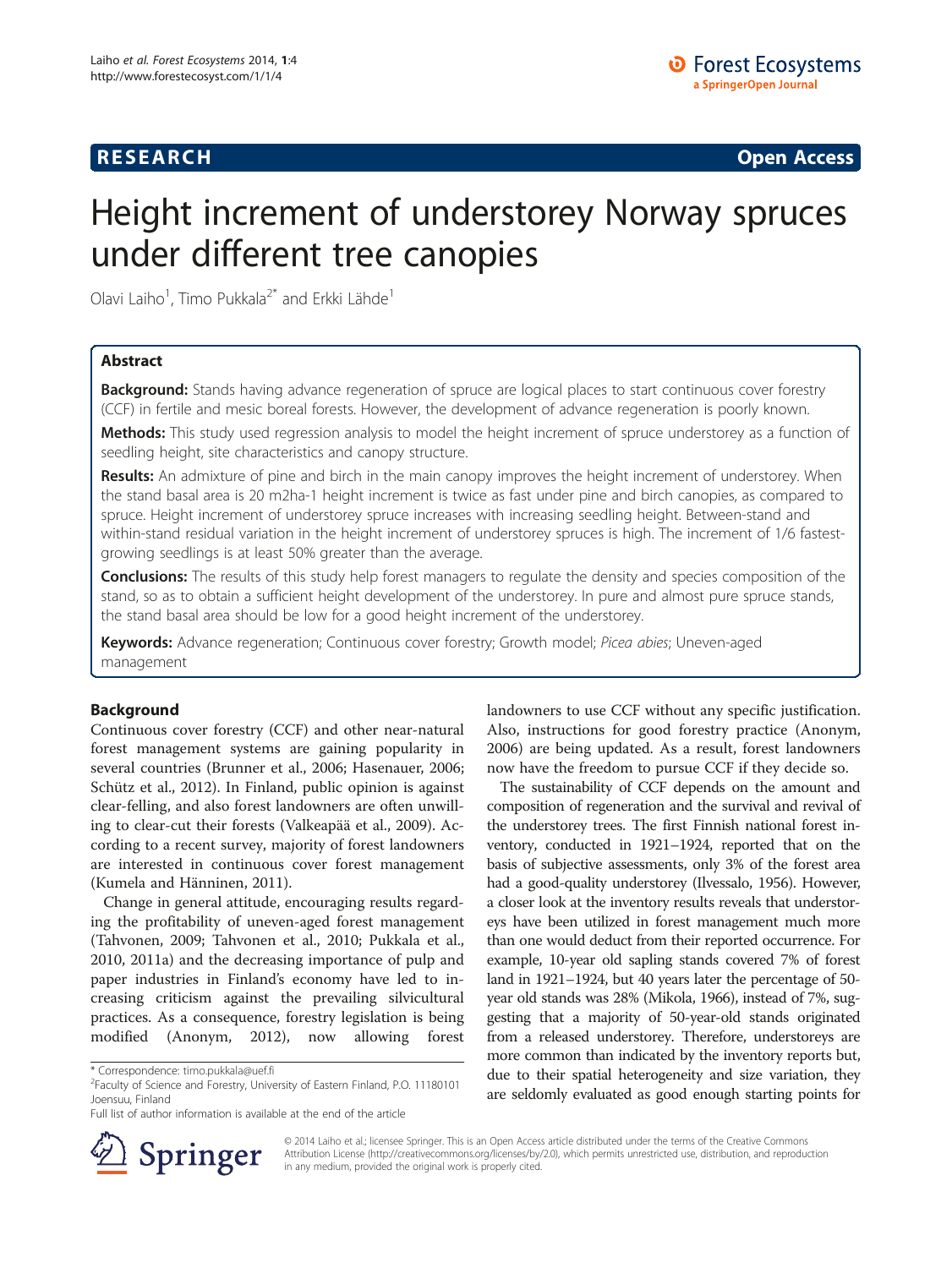even-aged stands. However, practical experience shows that almost all released understoreys develop into fully-stocked productive stands. Sarvas ([1951\)](#page-6-0) and Vuokila [\(1956](#page-7-0)) found that, in the 1950s, most spruce stands in Finland in fact originated from an understorey.

Looking at the diameter distributions of the sample plots of national forest inventories instead of subjective classifications, shows that there is plenty of advance regeneration in Finnish forests. For example, Lähde et al. ([1999](#page-6-0)) calculated that in mature forests growing on mineral soil sites the total number of understorey Scots pine, Norway spruce and birches (from 50 cm height to 6 cm dbh) averaged 3000 trees/ha in the 1950s (see also Sarvas, [1944;](#page-6-0) Laiho et al., [2011](#page-6-0))]. Plentiful regeneration was measured also later in both Finland (Lähde, [1992a,b](#page-6-0); Lähde et al., [1999\)](#page-6-0) and Sweden (Lundqvist, [1993](#page-6-0); Lundqvist and Fridman, [1996;](#page-6-0) Lundqvist and Nilson, [2007](#page-6-0)). Pukkala et al. ([2011b\)](#page-6-0) calculated that only 5% of mature Finnish stands had less than 500 understorey trees of pine, spruce and birch per hectare, and 60% of stands had at least 2000 understorey trees at the end of the 1900s. When seedlings shorter than 1.3 m were excluded, almost 50% of stands still had at least 1000 undestorey trees per hectare.

Due to its ecological characteristics, Norway spruce does not thrive in open areas but regenerates easily and grows well under shade-intolerant pioneer species (Kalela, [1949](#page-6-0)). According to Valkonen ([2000](#page-7-0)), a released spruce understorey may grow almost equally well as a spruce plantation, but the released understorey is more heterogeneous than the plantation would be. In a two-storied birch-spruce stand the volume growth of overstorey birches is often higher than the growth reduction of understorey spruces (Mielikäinen and Valkonen, [1995\)](#page-6-0), making the two-storied stand more productive than either of the one-storied stands alone (see also Isomäki, [1979](#page-6-0); Bergqvist, [1999](#page-6-0)).

According to official silvicultural instructions (Anonym, [2006\)](#page-5-0) good-quality spruce understoreys can be used if they cover large enough continuous areas (at least  $300-400$  m<sup>2</sup>), are dense and even-sized, and have at least 10-cm long annual shoots. Otherwise, the understorey should be removed, after which the stand should be clear-felled, and a new stand be established by planting. Those criteria, especially the 10-cm rule, are not supported by research, which shows that even a slow-growing stagnant understorey may start growing well (Vuokila, [1982](#page-7-0); Ferlin, [2002](#page-6-0)). Old and large understorey trees revive slowly (Vaartaja, [1951\)](#page-6-0) but may eventually grow as well as young seedlings and saplings (Näslund, [1944](#page-6-0); Sarvas, [1951](#page-6-0); Vuokila, [1970\)](#page-7-0). According to Kneeshaw et al. [\(2002\)](#page-6-0), height growth does not respond immediately to increased growth space, but growth reaction occurs first in roots. Typically, it takes 4–5 years for the Norway spruce to fully adapt to the new conditions (Metslaid et al., [2005\)](#page-6-0). The requirement for homogeneity is

not relevant in CCF management where uneven size, growth rate and gradual revival of the understorey are benefits rather than shortcomings (Lähde et al., [2010\)](#page-6-0).

High risk of harvesting damages complicates the management of two-storied stands. According to Metsäteho (Kärnä, [2006](#page-6-0)), a spruce understorey of 6000 seedlings/ha decreases the productivity of harvesting by 5%. Niemistö et al. [\(2012\)](#page-6-0) found that retaining the understorey spruces decreased the productivity of cutting by 6–17% as compared with clear cutting where the understorey was not considered. Damage to saplings may be as high as 50% (Surakka et al., [2011](#page-6-0)). Saplings near strip roads are vulnerable to additional injuries caused by hauling and forwarding. However, the high number of spruce stands that originate from advance regeneration demonstrates that the harvesting problems are manageable. A slightly more costly harvesting, as compared to clear-felling, is compensated for by savings in stand establishment costs, immediate stocking, soil protection, aesthetic values and benefits to fauna and flora, amongst other things (Ruel et al., [2000](#page-6-0)).

There are some Finnish studies on the revival and height increment of released Norway spruce understoreys (Koistinen and Valkonen, [1993](#page-6-0); Valkonen, [2000\)](#page-7-0) and on the growth of Norway spruce under birch (Mielikäinen and Valkonen, [1995\)](#page-6-0) and spruce (Lin et al., [2012\)](#page-6-0) canopies. Although much research has been done in other countries (see Metslaid et al., [2007](#page-6-0) for review), quantitative knowledge about the effects of various factors on the growth of understorey Norway spruce, when they are not released, is very limited. More information and better predictive tools would make it possible to evaluate spruce understoreys from the perspective of CCF management, not only as the starting point of a new even-aged stand.

The aim of this study was to quantify the growth rate of Norway spruce (Picea abies) understorey under different canopies. In the case of abundant understorey the growth rate of the best individuals is relevant for future stand development and for CCF management. Therefore, growth variation among understorey spruces was also analyzed. A regression model was developed for describing the influence of site, canopy structure, and seedling height on the height increment of understorey spruces. The developed model was then used to illustrate the influence of various factors on the height increment of understorey.

# Methods

Altogether 262 temporary plots were measured in different stands on mineral soils in South Finland. Stands having advance regeneration of spruce were selected following a predefined target distribution of different stand types. A matrix of seven species compositions (pine, spruce, birch, pinespruce, pine-birch, spruce-birch, pine-spruce-birch) and stand densities (< 10 m<sup>2</sup>ha<sup>-1</sup>, 10-30 m<sup>2</sup>ha<sup>-1</sup>, > 30 m<sup>2</sup>ha<sup>-1</sup>)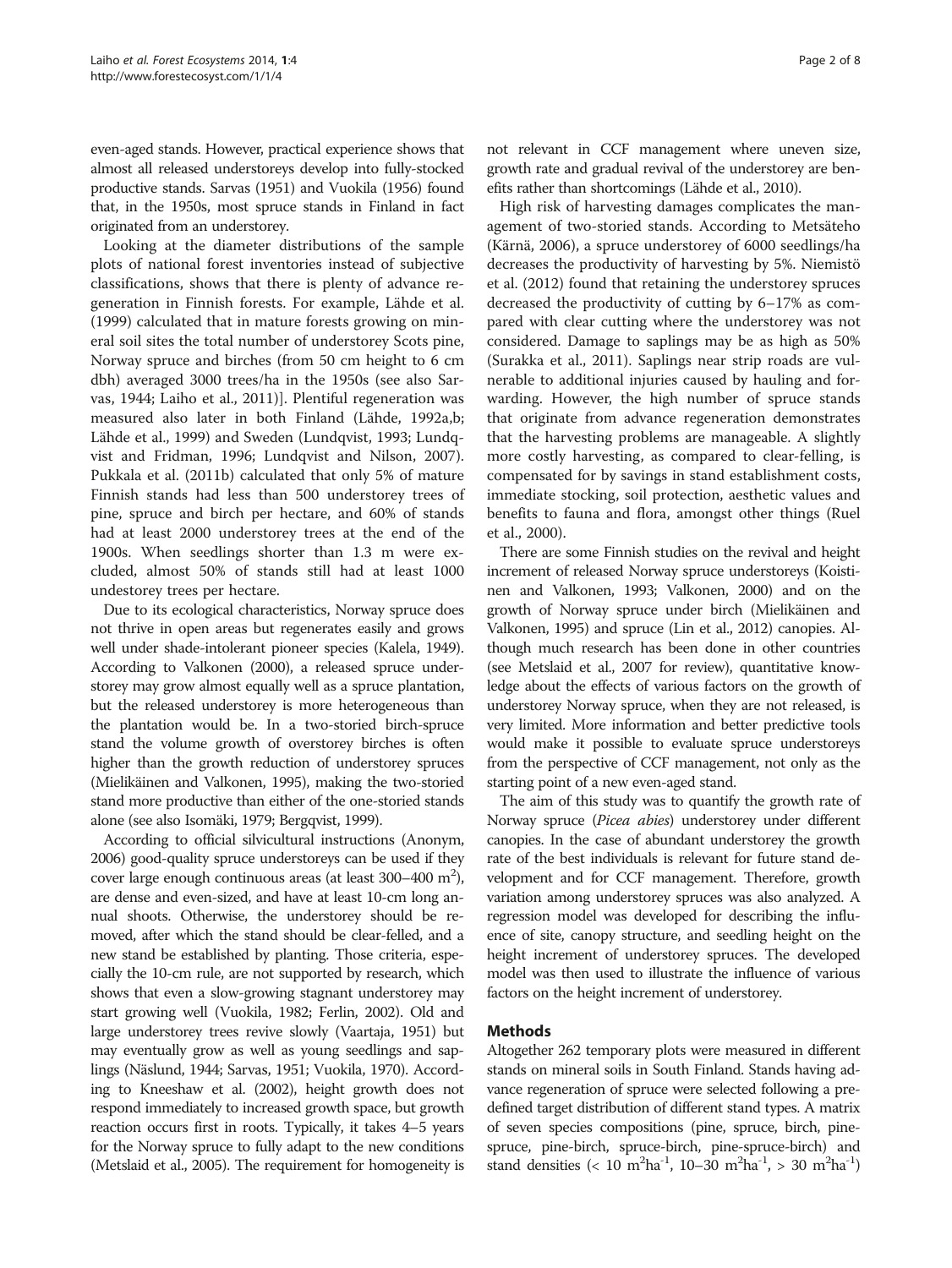was created. Then, 1–3 stands were measured for each class of stand composition and density, separately in two site class categories (herb-rich or better; mesic or poorer) and three different localities. The first 1–3 encountered stands per matrix cell having advance regeneration of spruce were measured in each locality and site category. A selected stand was entered, after which a random direction was chosen and 20 steps were taken to that direction, leading to plot center.

Forest site type and the degree paludification were assessed in the field. For easier modeling, forest site type was converted into site index (dominant height at 100 years) as follows (Vuokila and Väliaho, [1980](#page-7-0)): OMaT (mesotrophic herb-rich) 30 m; OMT (herb-rich) 27 m; MT (mesic) 24 m; VT (sub-xeric) 21 m; CT (xeric) 18 m. Intermediate values (e.g. MT<sup>+</sup> and MT<sup>-</sup>, i.e., fertile and poor mesic) were given intermediate numerical values (25 m and 23 m). Afterwards, latitude of the site was obtained from a geographical map, and altitude of the stand was obtained from an elevation map. The basal area of canopy trees was measured separately for each species using relascope. The minimum, mean and maximum diameters of each species present in the canopy were measured from the relascope plot. Three trees per species were measured for diameter: the smallest, the largest, and the basal area median tree. The basal area median tree was selected visually, following the practices of Finnish compartment inventory.

At least 20 and at most 30 conifer seedlings and saplings (from 10 cm height to 4.5 cm dbh) closest to the plot center were measured for dbh, height, and height increment of the previous growing season. This resulted in 5811 spruce seedlings and 197 pines (pine seedlings are not analyzed in this study). When plots that had no overstorey trees were also removed from the data, 5601 observations remained for modeling (Table 1). About 50% of observations represented mesic growing sites, 38% represented herb-rich and better sites (OMaT and OMT), and 12% represented sub-xeric and xeric sites. Trees having dbh greater than 4.5 cm were defined as canopy trees and the remaining seedlings and saplings were defined as understorey trees.

A mixed-effects model was fitted to the data using SPSS software. Different transformations and combinations of predictors were carefully analyzed to find a model that describes the influence of site, canopy structure and seedling height on the height increment of understorey spruces. The mixed-effect model included a random plot factor, allowing us to divide the residual variation into between-plot and within-plot components.

### Results

#### Model

The model for the height increment of understorey spruces was as follows:

$$
\ln(ih_{ij}) = b_0 + b_1\sqrt{h_{ij}} + b_2SI_j + b_3P_j + b_4G_j + b_5G_{Sj} + b_6\sqrt{D_j} + u_j + e_{ij}
$$

where  $ih_{ij}$  the annual height increment of spruce seedling  $i$  in plot  $j$  (cm),  $h$  is height of the seedling (cm), SI is site index  $(m)$ ,  $P$  is paludification (percent coverage of peat land species among ground vegetation), G is basal area of canopy trees  $(m^2ha^{-1})$ ,  $G_S$  is basal area of canopy<br>spruces  $(m^2ba^{-1})$ . D is mean diameter of canopy trees spruces  $(m^2ha^{-1})$ , D is mean diameter of canopy trees<br>(cm),  $u_{\text{C}}N(0\sigma^2)$  is random plot factor and  $e_{\text{C}}N(0\sigma^2)$ (cm),  $u_j \sim N(0, \sigma_u^2)$  is random plot factor and  $e_{ij} \sim N(0, \sigma_e^2)$ <br>is residual is residual.

The degree of explained variance (R2) and the square root of the mean of squared errors (RMSE) were calculated from back-transformed non-logarithmic growth predictions (Table [2\)](#page-3-0). The Baskerville ([1972](#page-5-0)) correction was used in prediction. The correction was  $s^2(e_{ij})/2 + s^2$ <br>(*u*)/2 for the fixed part of the mixed-effect model and  $(u_i)/2$  for the fixed part of the mixed-effect model, and were visually analyzed and they were found to be nor- $^{2}(e_{ij})/2$  for the full model. The residuals of the models<br>were visually analyzed and they were found to be pormally distributed with a constant variance across the ranges of predictors.

#### Effect of seedling height and canopy structure

Height increment of understorey spruces increased as a function of seedling height (Figure [1\)](#page-3-0). When the basal area of canopy trees was 20  $m^2$ ha<sup>-1</sup>, a four-meter high seedling grew, on average, 50 cm per year under birch and pine canopies but a one-meter-high seedling grew only 10 cm/year.

The influence of overstorey tree species was very strong (Figure [1](#page-3-0)). In a sparse pine or birch stand (basal area 15 m<sup>2</sup>ha<sup>-1</sup>) growing on mesic site, the average height increment of a 2-m-high spruce seedlings was 19 cm/year

Table 1 Description of modeling data (5601 spruce seedlings)

| Variable                       |          | Minimum Maximum | Mean    | <b>Standard</b><br>deviation |
|--------------------------------|----------|-----------------|---------|------------------------------|
| Site index, m                  | 18       | 30              | 24.84   | 2.47                         |
| Paludification,%               | $\Omega$ | 100             | 7.15    | 19.10                        |
| Canopy trees:                  |          |                 |         |                              |
| Basal area, m <sup>2</sup> /ha | 2        | 52              | 19.38   | 10.10                        |
| ·pine                          | $\Omega$ | 43              | 4.24    | 8.35                         |
| ·spruce                        | $\Omega$ | 41              | 10.46   | 9.93                         |
| •hardwood                      | $\Omega$ | 34              | 4.68    | 7.32                         |
| Mean diameter, cm              | 4.2      | 78              | 23.41   | 10.62                        |
| Harwood seedlings:             |          |                 |         |                              |
| Number                         | $\Omega$ | 22043           | 2765.92 | 3420.73                      |
| Mean height, m                 | $\Omega$ | 7               | 2.17    | 1.51                         |
| Spruce seedlings:              |          |                 |         |                              |
| Height, m                      | 0.1      | 6.0             | 1.51    | 1.12                         |
| Height increment, m            | 0.0      | 1.0             | 0.12    | 0.13                         |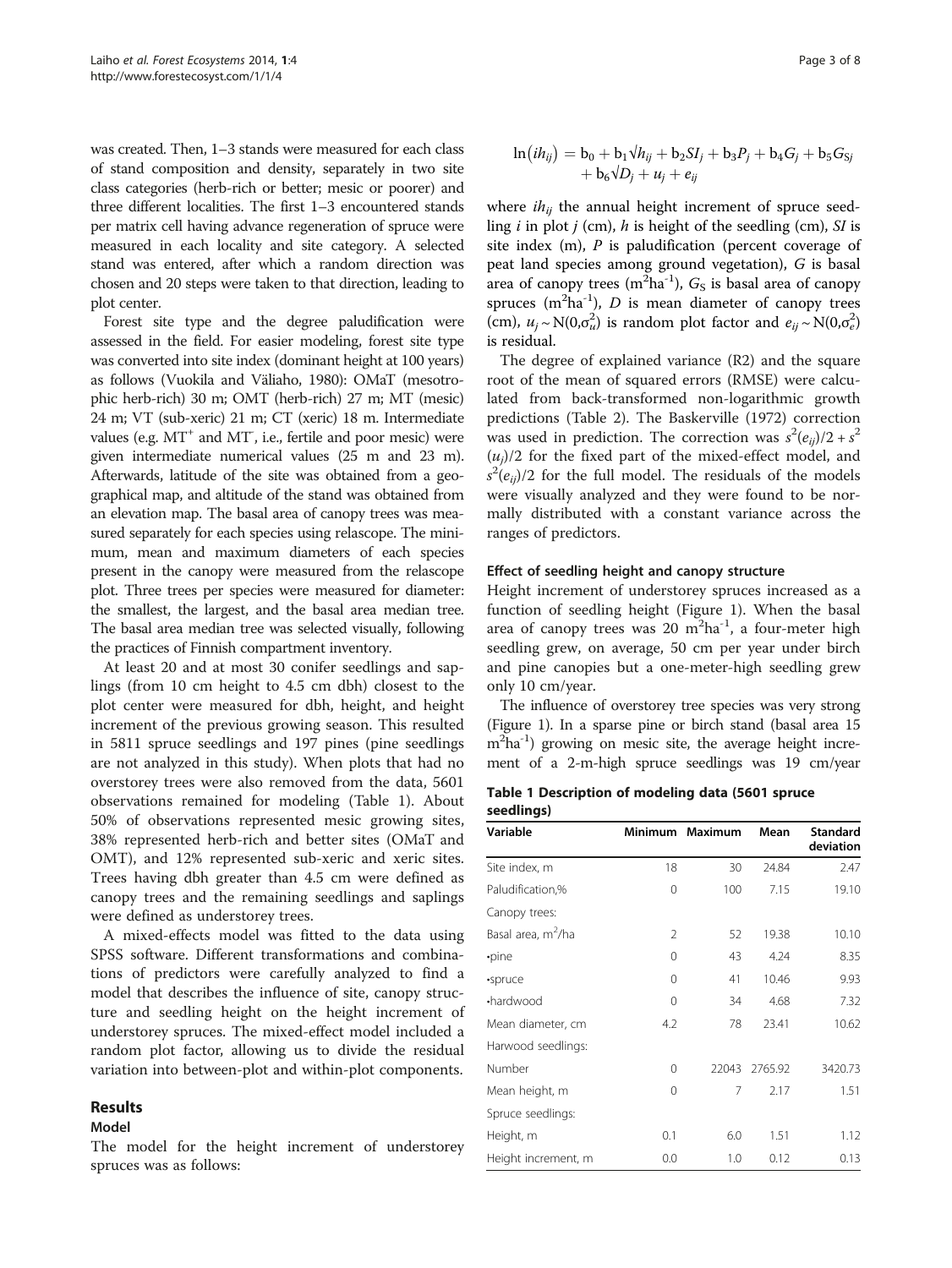<span id="page-3-0"></span>Table 2 Model parameters. R2 and RMSE have been calculated for the back-transformed non-logarithmic height increment

| Predictor                  | Coefficient          | <b>Estimate</b> |
|----------------------------|----------------------|-----------------|
| Constant                   | $b_0$                | $-0.437$        |
| $\sqrt{h}$                 | b <sub>1</sub>       | 0.162           |
| SI                         | b <sub>2</sub>       | 0.0138          |
| $\,P$                      | $b_3$                | $-0.00653$      |
| G                          | b <sub>4</sub>       | $-0.0108$       |
| $G_{\rm s}$                | b <sub>5</sub>       | $-0.0335$       |
| $\sqrt{D}$<br>$\mathbf{A}$ | b <sub>6</sub>       | 0.157           |
|                            | $s(u_j)$             | 0.466           |
|                            | $s(e_{ij})$          | 0.533           |
|                            | R <sub>2</sub> Fixed | $0.510^{1}$     |
|                            | R <sub>2</sub> Full  | $0.773^{(2)}$   |
|                            | $\mathsf{N}$         | 5601            |
|                            | <b>RMSE Fixed</b>    | $9.45^{(1)}$    |
|                            | RMSE Full            | $6.43^{(2)}$    |

 $^{(1)}$ Calculated for the fixed part of the mixed-effects model.<br><sup>(2)</sup>Calculated for the full mixed-effects model, including the random plot factor.

whereas the predicted increment was only 11 cm/year in a spruce stand. With a stand basal area of  $30 \text{ m}^2\text{ha}^{-1}$  the average growth would be 16 cm/year under pine and birch canopies but only 6 cm/year under a spruce canopy.

Mean diameter of canopy trees was also a significant predictor of height increment. With a given basal area, seedling increment improved with increasing diameter of the canopy trees (Figure 1). The result implies that seedlings grow better under a small number of large trees than under a larger number of smaller trees.

#### Effect of site

Improving site index (fertility) increased the height increment of understorey spruces but the influence was not strong (Figure [2](#page-4-0)). Height increment was only 8% better on a herb-rich site (OMT) than on a sub-xeric site (VT). Paludification also affected height increment, the predicted increment being 96% higher in case of no paludification as compared to a site where the coverage of peat land species in the ground vegetation was 100%. Latitude and elevation were not significant predictors, most probably due to their small range of variation in the modeling data (330 km in y coordinate; 167 m in elevation).

#### Growth variation within spruce understorey

Within- and between-stand variation in the height increment of understorey spruces was visualized by adding  $\pm$  $s(u)$  or  $\pm s(e)$ , i.e. standard deviation of random plot factor  $(u_i)$  or standard deviation of residual  $(e_{ii})$ , to the non-logarithmic prediction of the mixed-effect model. Predictions with  $u_i = s(u)$  are referred to as 'good stand',



 $u_j = -s(u)$  as 'bad stand',  $e_{ij} = s(e)$  as 'good seedling', and  $e_{ii} = -s(e)$  as 'bad seedling'. About 1/6 of stands have the plot factor higher than  $s(u)$ , and another 1/6 of stands have  $u_i$  is less than  $-s(u)$ . Similarly, within a stand, the residual is between  $-s(e)$  and  $s(e)$  for about 2/3 of seedlings.

The visualizations (Figure [3](#page-4-0)) show that the variation unexplained by the fixed model predictors is very large, both among stands and among seedlings within a stand. A 'good seedling' grows twice as fast as a "bad seedling", and the average growth of understorey spruces is twice as much in a "good stand" as compared to a "bad stand" when the site index, paludification, amount of hardwood understorey and canopy structure are the same.

#### Discussion and conclusions

The study analyzed the dependence of the height increment of understorey spruces on seedling height, site properties and characteristics of the main tree canopy. A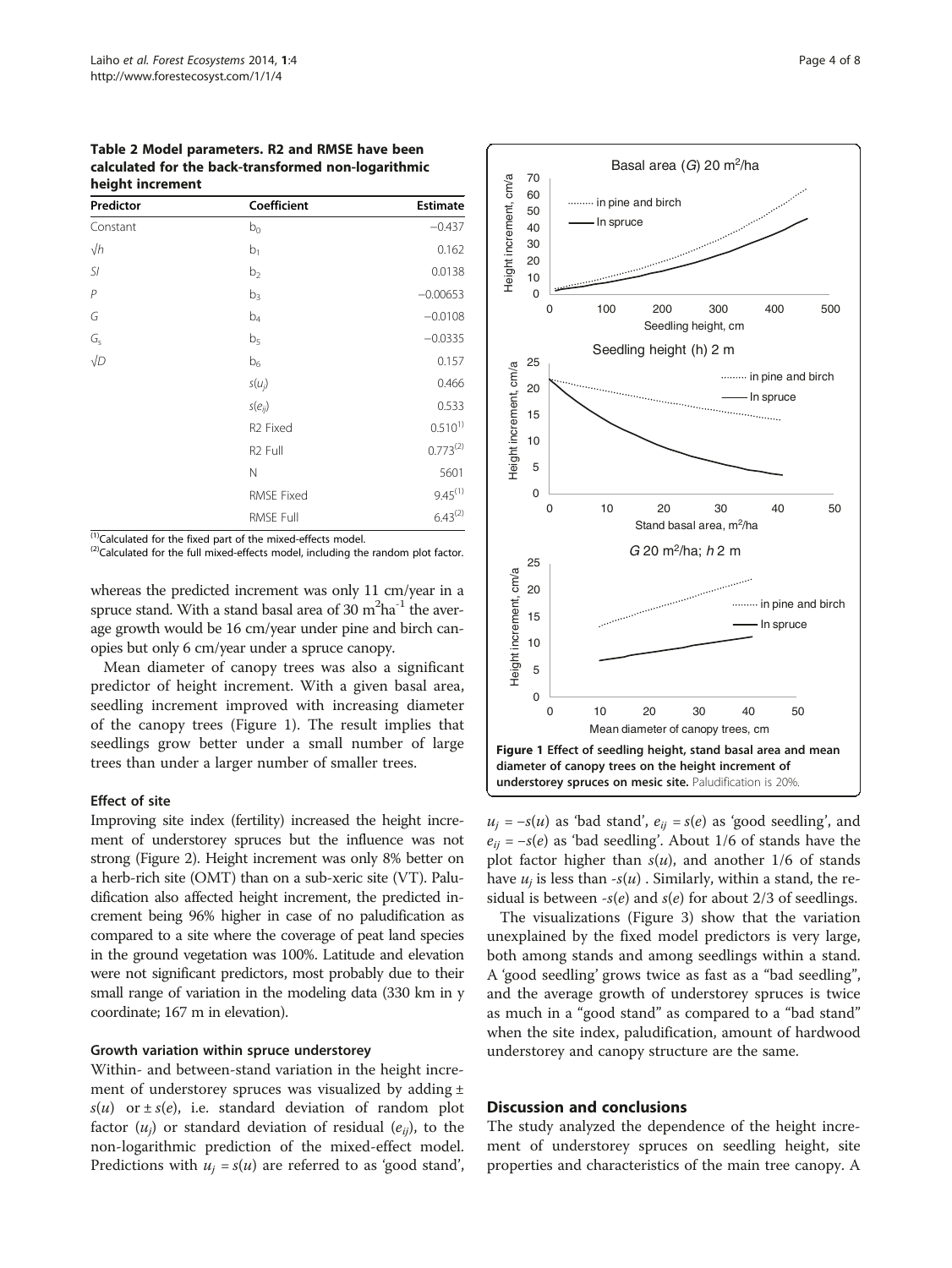<span id="page-4-0"></span>

regression model was fitted that describes these relationships. This model should not be used to predict future understorey development because the used dataset is insufficient for genuine growth modeling. Height increment was measured in one year only, which may bring bias to the prediction due to the weather-induced annual growth variation. In addition, selection of the plots had subjective elements and measurement of the stand characteristics was not accurate enough for growth modeling purposes.

Results from this study indicate that 1–2 m tall spruces typically grow 15–20 cm/year under birch and pine canopies but only 5–10 cm under spruce canopies. The growth of understory trees improves when they get taller (Lieffers et al., [1996](#page-6-0)). Taking into account that spruces planted in open areas often need about ten years to reach breast height, the increment of understorey spruces is reasonably good. Given that height increment increases with increasing tree height the future increment would be slightly higher (usually 3–4%) than the past increment predicted by the model.

The height increment of the best-growing spruces under sparse pine and birch canopies is not slower than it would be in open area (Valkonen, [2000](#page-7-0)). This conclusion agrees with the result of Lieffers and Stadt ([1994](#page-6-0)) who found that white spruces (*Picea glauca*) grow equally well under a canopy of trembling aspen (Populus tremula) as in full light if the light transmittance of the canopy is 40% or



more. Comeau et al. [\(2003\)](#page-6-0) found that the height increment of subalpine fir (Abies lasiocarpa) and white spruce was only weakly correlated with the light level under paper birch (Betula papyrifera) overstorey.

The results of this study showed that understorey spruces grow much faster under pine and birch canopies than under spruce canopies. Increasing percentage of spruce in the main canopy decreases the growth rate of understorey. Clear beneficial effects of birch and pine admixtures on the growth of larger spruces were recently reported (Pukkala et al. [2013\)](#page-6-0). Earlier, positive mixture effects have been reported by several authors (Mielikäinen [1985](#page-6-0); Pukkala et al. [1994;](#page-6-0) Liang et al. [2005](#page-6-0) and Pretzsch et al. [2010](#page-6-0)). The practical conclusion that can be drawn from this study is that the density of birch and pine stands is not critically important for understorey development but spruce stands must be sparse for fast understory height increment.

It is commonly believed that birch is the best canopy for spruce understorey and birch is the best admixture in a spruce stand. However, the current study showed that this is not necessarily the case; if the effects of stand basal area and site fertility are removed, the growth is equally good or even better (Pukkala et al., [2013\)](#page-6-0) under pine than under birch. The common belief of the smaller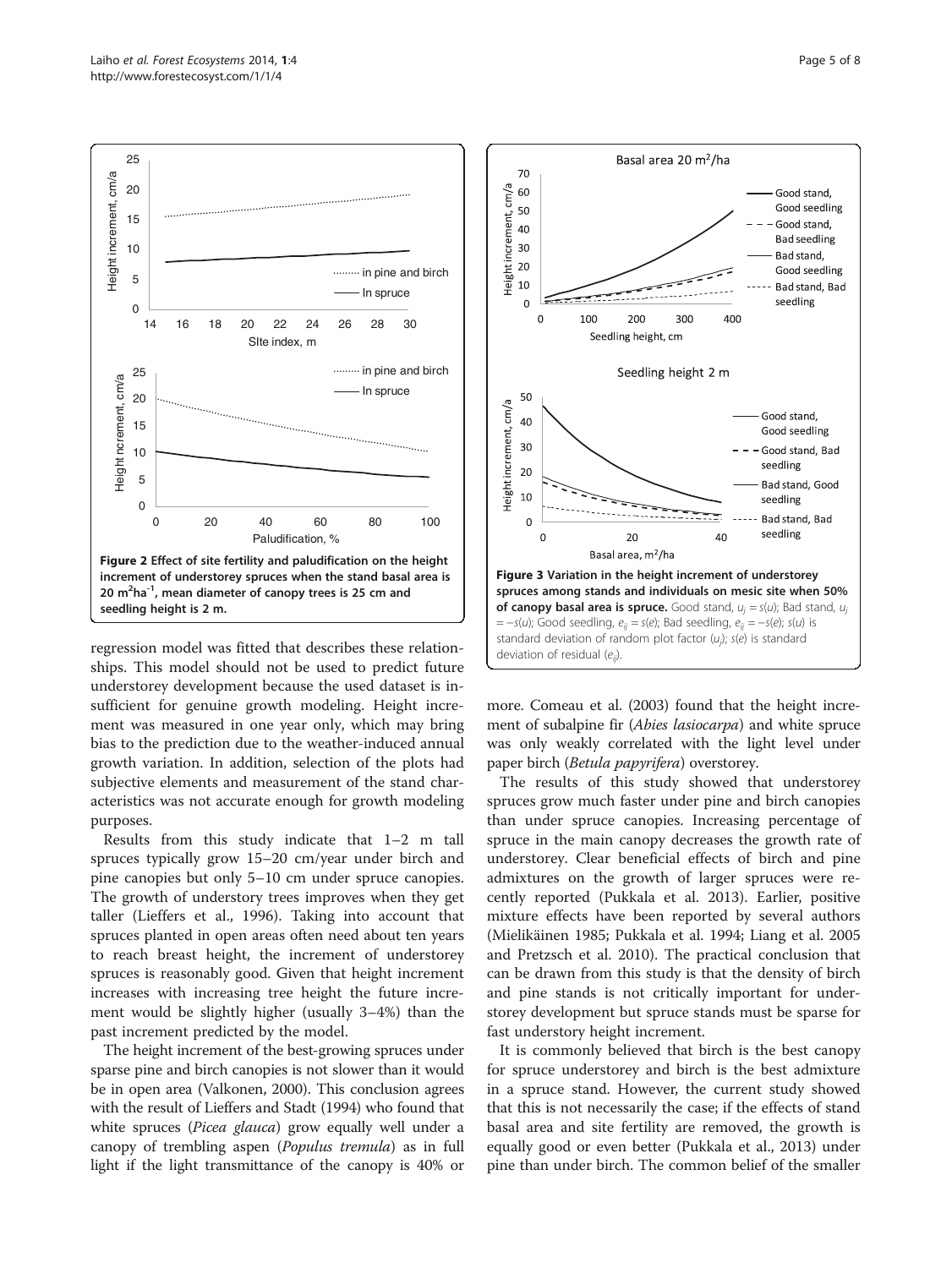<span id="page-5-0"></span>competitive effect of birch may be partly due to lower stand basal areas and better site fertility of birch stands, as compared to pine stands. Due to fertile site and low stand basal area, understorey spruces often grow well under birch canopies although the competitive effect of pine would be fairly similar with the same basal area.

Increasing size of canopy trees improved the height increment of understorey spruces when stand basal area was constant. The result suggests that open space below the crowns of canopy trees may improve the height increment of spruce understorey. When the vertical distance between the main canopy and understorey is large, the shading effect of canopy trees is more uniformly distributed than in stands where the crown bases are near ground (Kuuluvainen and Pukkala, [1991](#page-6-0)). Therefore, the beneficial effect of large tree size in the main canopy may be related to more uniform light conditions for understorey spruces.

A result relevant for CCF management was the improving height increment with increasing seedling height (Lieffers et al., [1996\)](#page-6-0). This means that height differences among understorey spruces tend to increase when the understorey develops. The understorey becomes uneven-sized even when it is even-aged. Also the high within-stand variation in height increment and the positive temporal autocorrelation of annual growths of consecutive years (Miina, [1993](#page-6-0); Pasanen, [1998;](#page-6-0) Metslaid et al., [2005](#page-6-0)) contribute to the differentiation of tree size.

According to Lin et al. ([2012\)](#page-6-0) the height increment of the best 100 understory spruces per hectare decreases from 50 to 5 cm/year when the stand volume of a spruce-dominated stand increases from 50 to 400  $\mathrm{m}^3/\mathrm{ha}$ . The result agrees well with the predictions of our model. When the height of spruce seedling is 1–3 m and the basal area of overstorey birches is less than 20  $m^2/ha$ , our model gives fairly similar predictions as an earlier model (Mielikäinen and Valkonen [1995\)](#page-6-0) for two-storied spruce-birch stands. Increasing overstorey basal area decreases height increment more in Mielikäinen and Valkonen ([1995](#page-6-0)) than predicted by the model of this study. It is noteworthy that, similarly to this study, the model of (Mielikäinen and Valkonen [1995](#page-6-0)) also predicts that increasing tree size in overstorey improves the height increment of spruce understorey if stand basal area remains unchanged. The relationships found in this study are similar to the ones reported earlier for other spruce species (e.g., Filipescu and Comeau [2007](#page-6-0)). Bergqvist ([1999\)](#page-6-0) found that diameter increment of understorey Norway spruces is reduced more than height increment by the competition caused by birch overstorey.

In CCF stands where spruce understorey is abundant, its average growth rate is less relevant than the growth rate of the best individuals (e.g., the best 10 or 30%, depending on the density of understorey). According to

this study, the growth of the best 1/6 of seedlings is at least 50% better than the average. In sustainable CCF management, only the removed trees need to be replaced by well-growing understorey trees. If the high thinning removes 333 trees/ha, and the density of understorey is 2000 trees/ha, only 1/6 best growing understorey trees are required to take the place of the removed trees. These understorey trees grow at least 50% faster than a population-averaged model prediction.

Between-stand variation in height increment was also high. This implies, for example, that bad experiences (slow growth) in one forest do not mean that the growth of spruce understorey is always slow. In the best stands, the growth is at least 50% faster than in an average stand and 100% faster than among the poorest stands. Therefore, overall recommendations about the utilization of spruce understorey in CCF management cannot be given only on the basis of site characteristics and overstorey stand structure. Instead, the manager needs to assess the vitality of the understorey in the field and adapt the management to the specific conditions of each stand.

Other practical conclusions of the study, from the viewpoint of CCF management, can be summarized as follows. Species composition of the canopy is critically important for the height development of spruce understorey. An admixture of birch and pine should be maintained in the stand as long as possible. If the canopy is a pure spruce stand, it should be thinned to a low basal area for fast understorey development. Between- and within-stand variation in understorey height development is high, which should be taken into account in growth and yield prediction. Using population-averaged model prediction in simulations may lead to biased results and conclusions.

#### Competing interests

The authors declare that they have no competing interests.

#### Authors' contributions

OL and EL collected the data. TP fitted the regression model. All authors participated in writing. All authors read and approved the final manuscript.

#### Author details

<sup>1</sup> Joen Forest Program Consulting, Rauhankatu 41, 80100 Joensuu, Finland <sup>2</sup> Faculty of Science and Forestry, University of Eastern Finland, P.O. 11180101 Joensuu, Finland.

#### Received: 30 May 2013 Accepted: 13 August 2013 Published: 26 February 2014

#### References

- Anonym (2006) Hyvän metsänhoidon suositukset. Metsätalouden kehittämiskeskus Tapio. Metsäkustannus OY, Helsinki, p 100
- Anonym (2012) Metsänkäsittelymenetelmien monipuolistaminen jatkotyöryhmän muistio. Ministry of agriculture and forestry. Memorandum 2012(7):53
- Baskerville GL (1972) Use of logarithmic regression in the estimation of plant biomass. Can J For Res 2(1):49–53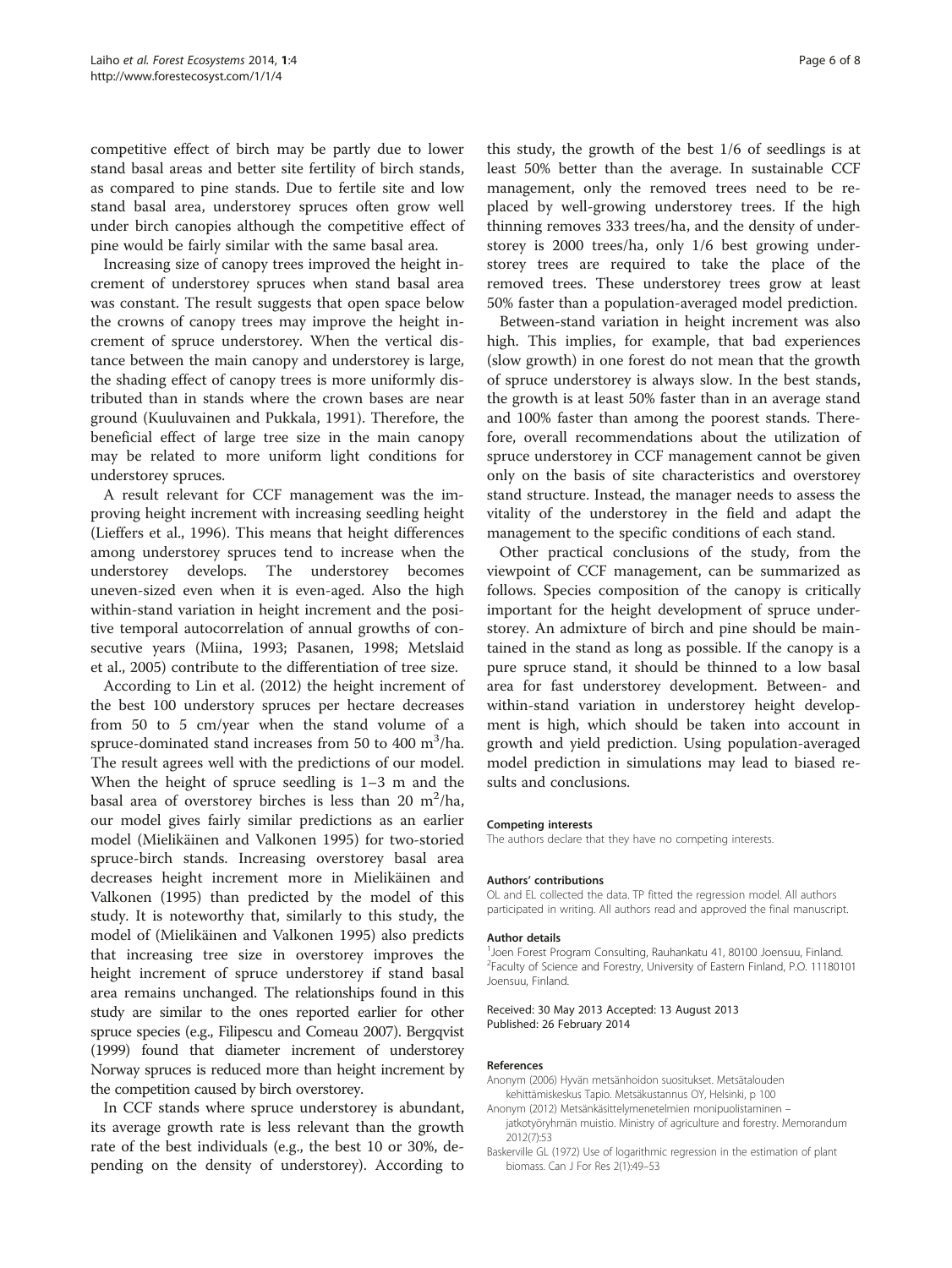- <span id="page-6-0"></span>Bergqvist G (1999) Wood volume yield and stand structure in Norway spruce understorey depending on birch shelterwood density. For Ecol Manage 122  $(3) \cdot 22 - 229$
- Brunner A, Hahn K, Biber P, Skovsgaard JP (2006) Conversion of Norway spruce: A case study in Denmark based on silvicultural scenario modeling. In: Hasenauer H (ed) Sustainable Forest Management. ©Springer, Berlin, Heidelberg, pp 343–372
- Comeau PG, Wang JR, Letchford T (2003) Influences of paper birch competition on growth of understory white spruce and subalpine fir following spacing. Can J For Res 33(10):1962–1973
- Ferlin F (2002) The growth potential of understorey silver fir and Norway spruce for uneven-aged forest management in Slovenia. Forestry 75(4):375–383
- Filipescu CN, Comeau PG (2007) Aspen competition affects light and white spruce growth across several sites in western Canada. Can J For Res 37:1701– 1713
- Hasenauer H (2006) Concepts within tree growth modeling. In: Hasenauer H (ed) Sustainable Forest Management. ©Springer, pp 3–17
- Ilvessalo Y (1956) Suomen metsät vuosista 1921–1924 vuosiin 1951–1953. Kolmeen valtakunnan metsien inventointiin perustuva tutkimus. Enslish Summary: The forests of Finland from 1921–1924 to 1951–1953. The survey based on three national forest inventories. Comm Inst For Fenn 47(1):1–227
- Isomäki A (1979) Kuusialikasvoksen vaikutus männikön kasvuun, tuotokseen ja tuottoon. Summary: The effect of spruce undergrowth on the increment, yield and returns of a pine stand. Folia For 392:13
- Kalela EK (1949) Ecological character of tree species and its relation to silviculture. Acta For Fenn 57(1):1–35
- Kärnä K (2006) Alikasvoksen vaikutukset ensiharvennuspuun korjuuseen. Summary: impact of undergrowth on the harvesting of first-thinning stands. Metsätehon katsaus 18:4
- Kneeshaw DD, Williams H, Nikinmaa E, Messier C (2002) Patterns of above- and below-ground response of understory conifer release 6 years after partial cutting. Can J For Res 32:255–265
- Koistinen E, Valkonen S (1993) Models for height development of Norway spruce and Scots pine advance growth after release in Southern Finland. Silva Fenn 27(3):179–194
- Kumela H, Hänninen H (2011) Metsänomistajien näkemykset metsänkäsittelymenetelmien monipuolistamisesta. Working Papers of the Finnish Forest Research Institute 203:76
- Kuuluvainen T, Pukkala T (1991) Interaction between canopy architecture and photosynthetically active radiation at different latitudes: simulation experiments and their ecological implications. Naturalia Monspeliensia Special Issue (L'arbre. Biologie et developpement):277–291
- Lähde E (1992a) Regeneration potential of all-sized spruce-dominated stands. In: Hagner M (ed) Silvicultural Alternatives. Proceedings from an Internordic Workshop, June 22–25 1992. The Swedish University of Agricultural Sciences, Department of Silviculture, Reports 35, Umeå, pp 111–116
- Lähde E (1992b) Natural regeneration of all-sized spruce-dominated stands treated by single tree selection. In: Hagner M (ed) Silvicultural Alternatives. Proceedings from an Internordic Workshop, June 22–25 1992. The Swedish University of Agricultural Sciences, Department of Silviculture, Reports 35, Umeå, pp 117–123
- Lähde E, Laiho O, Lin J (2010) Silvicultural alternatives in an uneven-sized forest dominated by Picea abies. J For Res 15:14–20
- Lähde E, Laiho O, Norokorpi Y, Saksa T (1999) Uudistuminen ja kasvatus. In: Luontaisesti syntyneiden sekametsien kehitys ja metsänhoito. The Finnish Forest Research Institute, Research Notes 719, Helsinki, pp 32–58
- Laiho O, Lähde E, Pukkala T (2011) Uneven- vs. even-aged management in Finnish boreal forests. Forestry 84(5):547–556
- Liang J, Buongiorno J, Monserud RS (2005) Growth and yield of all-aged Douglas-fir/western hemlock forest stands: a matrix model with stand diversity effects. Can J For Res 35:2369–2382
- Lieffers VY, Stadt KJ (1994) Growth of understory Picea glauca, Calamagrostis canadensis, and Epilobium angustifolium in relation to overstory light transmission. Can J For Res 24(6):1193–1198
- Lieffers VJ, Stadt KJ, Navratil S (1996) Age structure and growth of understory white spruce under aspen. Can J For Res 26(6):1002–1007
- Lin CJ, Laiho O, Lähde E (2012) Norway spruce (Picea abies L.) regeneration and growth of understory trees under single-tree selection silviculture in Finland. Eur J For Res 131:683–691
- Lundqvist L (1993) Changes in the stand structure on permanent Picea abies plots managed with single-tree selection. Scand J For Res 8:510–517
- Lundqvist L, Fridman E (1996) Influence of local stand basal area on density and growth of regeneration in uneven-aged Picea abies stands. Scand J For Res 11:364–369
- Lundqvist L, Nilson K (2007) Regeneration dynamics in an uneven-aged virgin Norway spruce forest in northern Sweden. Scand J For Res 22:304–309
- Metslaid M, Ilisson T, Vicente M, Nikinmaa E, Jõgiste K (2005) Growth of advance regeneration of Norway spruce after clear-cutting. Tree Physiol 25:793–801
- Metslaid M, Jõgiste K, Nikinmaa E, Moser KW, Porcar-Castell A (2007) Tree variables related to growth response and acclimation of advance regeneration of Norway spruce and other coniferous species after release. For Ecol Manage 250:56–63
- Mielikäinen K (1985) Koivusekoituksen vaikutus kuusikon rakenteeseen ja kehitykseen. Summary: Effect of an admixture of birch on the structure and development of Norway spruce stands. Comm Inst For Fenn 133:1–79
- Mielikäinen K, Valkonen S (1995) Kaksijaksoisen kuusi-koivu-sekametsikön kasvu. Metsätieteen aikakauskirja 1995(2):81–97
- Miina J (1993) Residual variation in diameter growth in a stand of Scots pine and Norway spruce. For Ecol Manage 58:111–128
- Mikola P (1966) Alikasvosten merkitys metsien uudistamisessa. Summary: Significance of undergrowth in reforestation. Metsätaloudellinen aikakauslehti 83(1):4–7
- Näslund M (1944) Den gamla norrländska granskogens reaktionsförmåga efter genomhuggning. Referat: Die reaktionsfähigkeit des alten norrländischen fichtenwaldes nach durchlauung. Medd Stat Skogsförsöksanstalt 33:1–194
- Niemistö P, Korpunen H, Laurén A, Salomäki M, Uusitalo J (2012) Impact and productivity of harvesting while retaining young understorey spruces in final cutting of downy birch. Silva Fenn 46(1):81–97
- Pasanen K (1998) Integrating variation in tree growth into forest planning. Silva Fenn 32(1):11–25
- Pretzsch H, Block J, Dieler J, Dong PH, Kohnle U, Nagel J, Spellmann H, Zingg A (2010) Comparison between the productivity of pure and mixed stands of Norway spruce and beach. Ann For Sci 67:712p1–712p7, DOI: 10.1051/forest/ 2010037
- Pukkala T, Vettenranta J, Kolström T, Miina J (1994) Productivity of a mixed Scots pine - Norway spruce stand. Scand J For Res 9:143–153
- Pukkala T, Lähde E, Laiho O (2010) Optimizing the structure and management of uneven-sized stands of Finland. Forestry 83:129–142
- Pukkala T, Lähde E, Laiho O, Salo K, Hotanen J-P (2011a) A multifunctional comparison of even-aged and uneven-aged forest management in a boreal region. Can J For Res 41:851–862
- Pukkala T, Lähde E, Laiho O (2011b) Metsän jatkuva kasvatus. Joen Forest Program Consulting, Joensuu, 229
- Pukkala T, Lähde E, Laiho O (2013) Species interactions in even- and unevenaged boreal forests. J Sust For 32:1–33
- Ruel JC, Messier C, Doucet R, Claveau Y, Comeau P (2000) Morphological indicators of growth response of coniferous advance regeneration to overstory removal in the boreal forest. For Chron 76:633–642
- Sarvas R (1944) Tukkipuun harsintojen vaikutus Etelä-Suomen yksityismetsiin. Referat: Einwirkung der Sägestammplenterungen auf die Privatwälder Südfinnlands. Comm Inst For Fenn 33(1):1–268
- Sarvas R (1951) Tutkimuksia puolukkatyypin kuusikoista. Summary: Investigations into the spruce stands of Vaccinium type. Comm Inst For Fenn 39(1):1–82
- Schütz J-P, Pukkala T, Donoso PJ, von Gadow K (2012) Historical emergence and current application of CCF. In: Pukkala T, Gadow K (eds) Continuous Cover Forestry. Book Series Managing Forest Ecosystems Vol. 24. ©Springer Science + Business Media B.V, Dordrecht, pp 1–28
- Surakka H, Sirén M, Heikkinen J, Valkonen S (2011) Damage to saplings in mechanized selection cutting in uneven-aged Norway spruce stands. Scand J For Res 26(3):232–244
- Tahvonen O (2009) Optimal choice between even- and uneven-aged forestry. Natural Res Modelling 22:289–321
- Tahvonen O, Pukkala T, Laiho O, Lähde E, Niinimäki S (2010) Optimal management of uneven-aged Norway spruce stands. For Ecol Manage 260:106–115
- Vaartaja O (1951) Alikasvosasemasta vapautettujen männyntaimistojen toipumisesta ja merkityksestä metsänhoidossa. English Summary: On the recovery of released pine advance growth and its silvicultural importance. Acta For Fenn 59(3):1–133
- Valkeapää A, Paloniemi R, Vainio A, Vehkalahti K, Helkama K, Karppinen H, Kuuluvainen J, Ojala A, Rantala T, Rekola M (2009) Suomen metsät ja